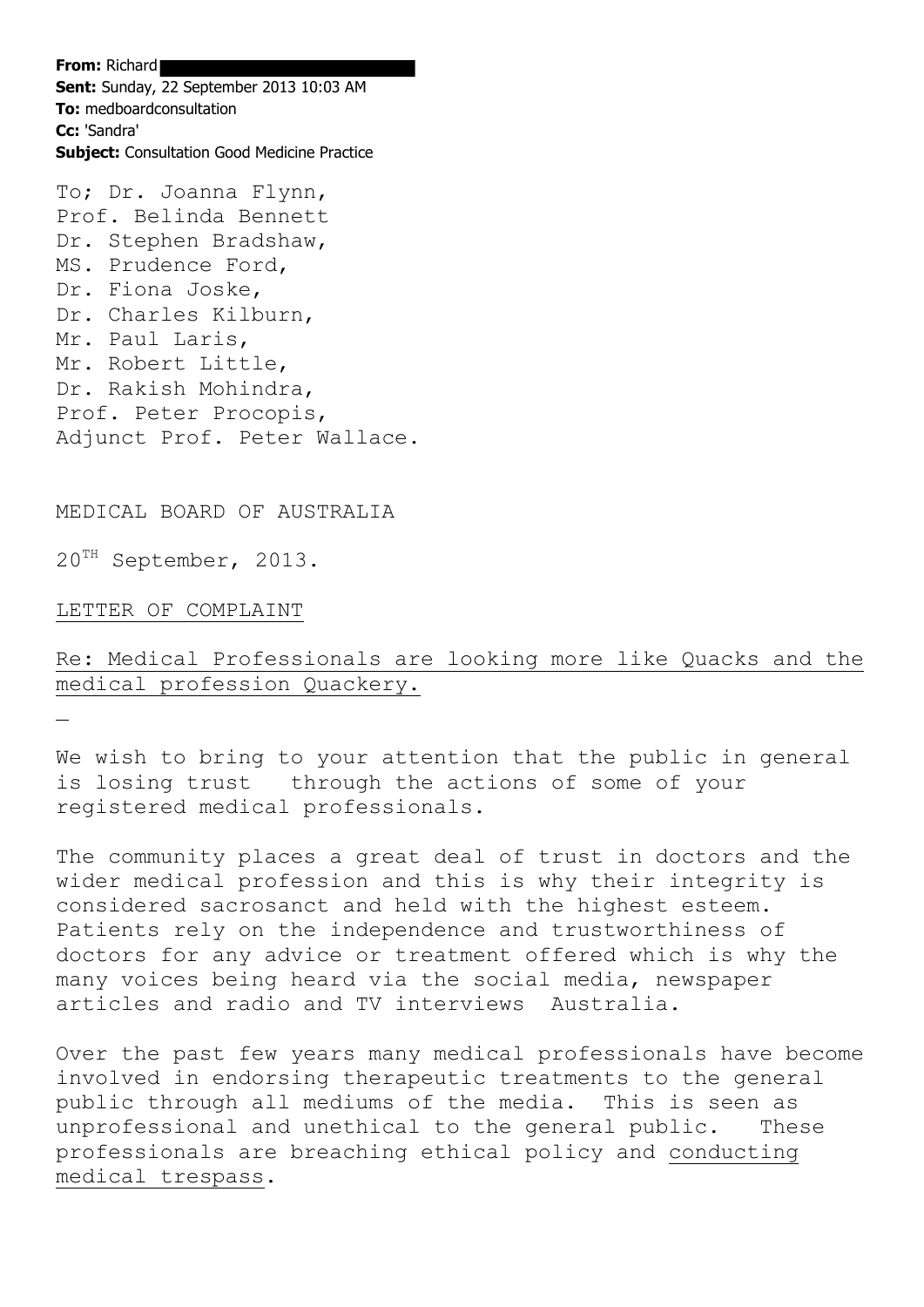The Therapeutic Goods Administration (TGA) include fluorides used for water fluoridation under the TGA Act 1989, therapeutic goods (excluded goods) Order No.1 of 2011 Section 5 Item 10. "Substances for use in the purification of treatment of drinking water if no claims are made for therapeutic use" It has been the TGA's intention to regulate the above substances that made a therapeutic claim since 2002 (refer to FOI document 156-1213-19 released on 18<sup>th</sup> April, 2013 at [http://www.tga.gov.au/about /foi-documents-released-2012-](http://www.tga.gov.au/about%20/foi-documents-released-2012-2013.htm) [2013.htm](http://www.tga.gov.au/about%20/foi-documents-released-2012-2013.htm) 

Any therapeutic claims (eg. For the prevention of tooth decay) and any other such advertising claiming a therapeutic use (see definition below) **are not permitted** under the therapeutic goods advertising code 2007.

**"Therapeutic use is defined in the TGA 1989 as meaning use in or in connection with:**

 **a) preventing, diagnosing, curing or alleviating a disease, ailment, defect or injury in persons or animals; or**

 **b) influencing ,inhibiting or modifying a physiological process in persons or animals."**

## Professional behaviour - Professional boundaries:

"In professional life, doctors must display a standard of behaviour that warrants the trust and the respect of the community. This includes observing and practising the principles of ethical conduct.

2 Providing good care.

2.1.1 Assessing the patient, taking into account the history, the patient's views and an appropriate physical examination. The history includes relevant psychological, social and cultural aspects.

3.5 Informed consent. "Informed consent is a person's voluntary decision about medical care that is made with knowledge and understanding of the benefits and the risks involved......

3.5.1 Providing information to patients in a way that they can understand before **asking for their consent.**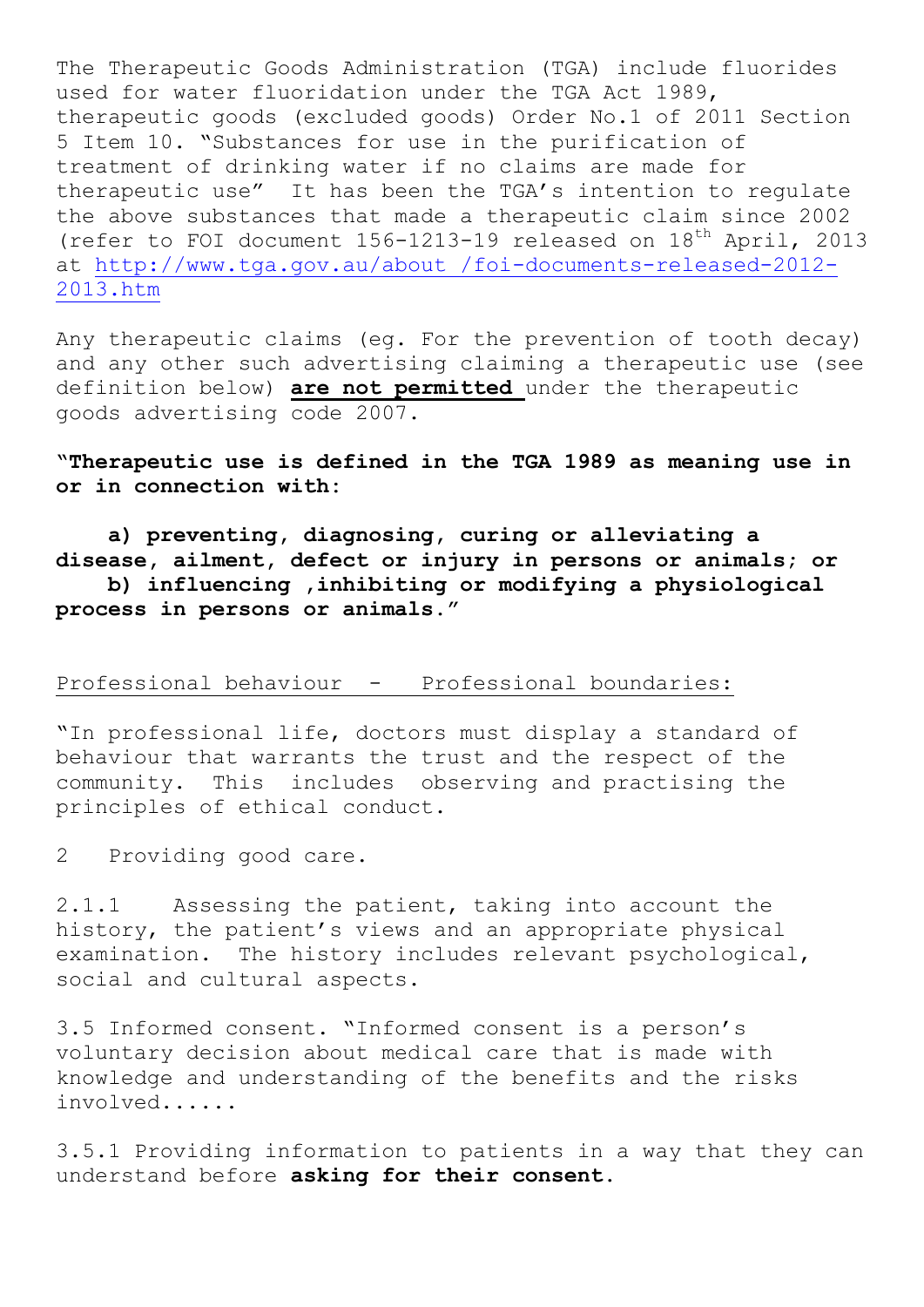3.5.2 **Obtaining of informed consent or other valid authority before you undertake any examination, investigation or provide treatment....."**

## **8.6 Advertising**

**8.6.3** Not guaranteeing cures exploiting patient's vulnerability or **fears** about their future health **or raising unrealistic expectation**.

Eq. **is using fear, raising unrealistic** expectation to the therapeutic treatment he is promoting because in Tasmania this treatment has been in force since 1953 and dental decay rates are the highest in Australia therefore this therapeutic treatment is not a cure for dental decay as **claims** 

## **COMMUNITY OBSERVATIONS**:

**1.Scaremongering and name calling**

using fear tactics and name calling on the internet to promote the therapeutic treatment of "artificial water fluoridation**". See attachment**.

is

**2.Medical Malpractice**: .Using internet and other advertising media to promote therapeutic treatment to the public. Making a claim for therapeutic treatment stating no risk involved when he has not seen nor examined nor conducted any blood, tissue or urine samples to back up his "scientific" claims**. He has not taken a patient's history,** but is prescribing a therapeutic treatment via the media, bringing his profession into total disrepute by not observing ethical codes of conduct. He is engaging in further commentary on the internet blog randomly, showing further his unprofessionalism which is bringing in other professionals, (doctors, nurses ,dentists, etc)**. Do they not have patient's to attend to or** other duties. Are they being paid to conduct this type of advertising on the internet as it would appear their comment is not kept to this one blog.

**Media Release with community response to** 

 **See attachment**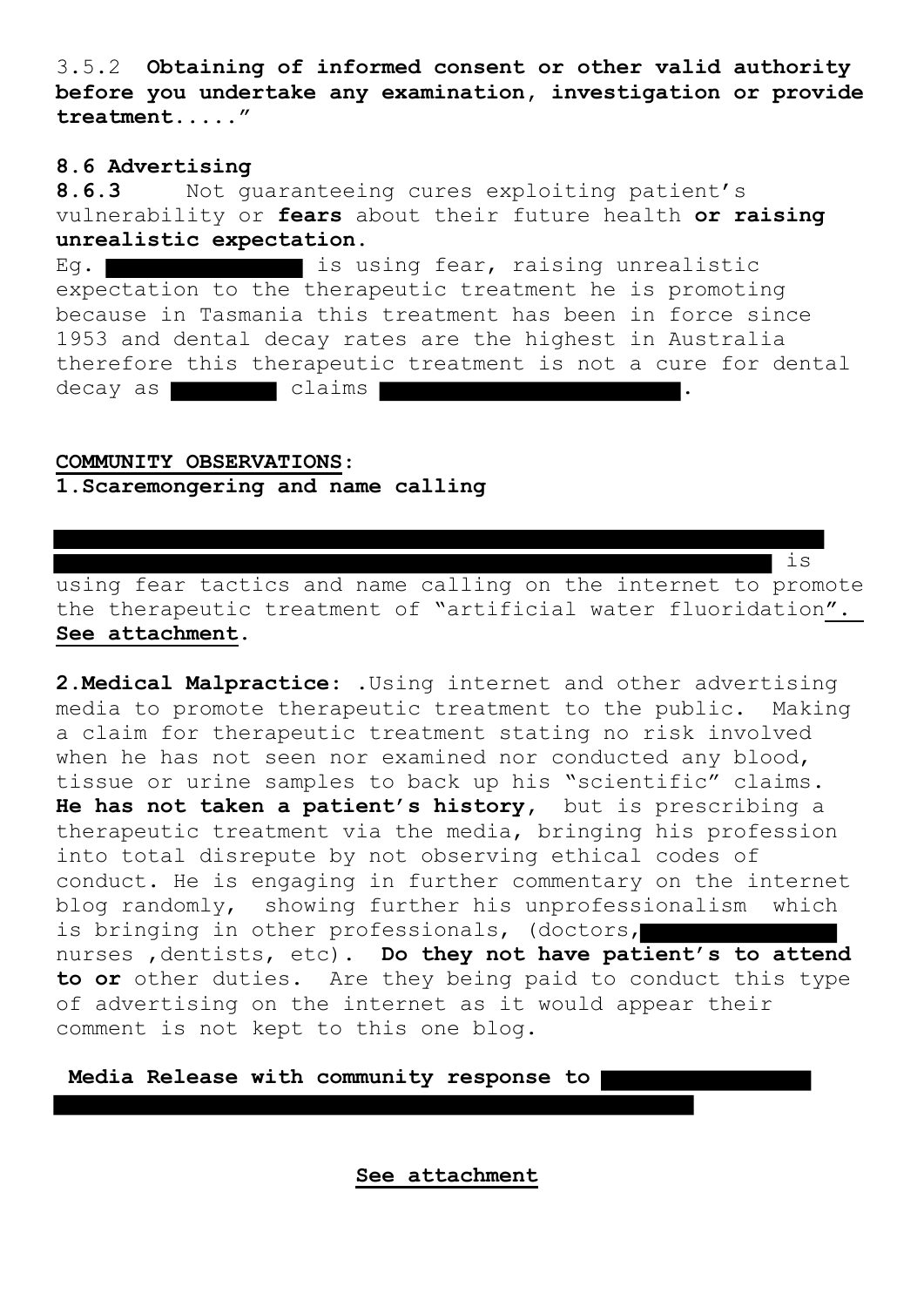We would like to point out that this is not a witch hunt being carried out personally on these people who are mentioned, as we could elaborate and come up with many more instances where this has been applied eg.

We are concerned that this unprofessional behaviour takes us back 75 years when doctors were endorsing cigarette smoking improves digestion "it's smart to have Camels on the table." As you can see **this turns the medical profession into quackery**

as the general public starts to lose trust in the conflicting medical opinions expressed by professionals.

We invite the medical profession to turn back to grassroots bedside manner where the individual patient is treated by his doctor and not generalised in the media.

If this kind of unprofessional behaviour continues you will see many patients turning away from their doctors and looking for alternative treatment for their medical problems. Doctors, Dentists, nurses and the extended medical community need to concentrate on doing their job treating their patients and stop making public statements and commentary in regard to people's healthcare. Healthcare is an individual personal issue which should be treated with respect as each individual may have chemical sensitivities or allergies which is why informed consent is an important right of any human being. We are seeing discrimination against people diagnosed with kidney disease; obesity; diabetes; skin problems; cancer, already compromised health issues; which should not be exposed to a so called cure for dental caries; "we are more than a set of walking teeth"

The therapeutic treatment of "artificial fluoridation" issue is very controversial nationally and internationally where countries like Israel (see attachment) are turning away from this archaic practice which disregards people's rights to choice and informed consent. The medical professionals cannot have it both ways.

**Scenario**: The doctor walks into his surgery on a winter's day with 50 patients waiting; does he walk into his waiting room and ask for a show of hands how many:

- have a cough
- have a sore throat
- running noses
- Etc.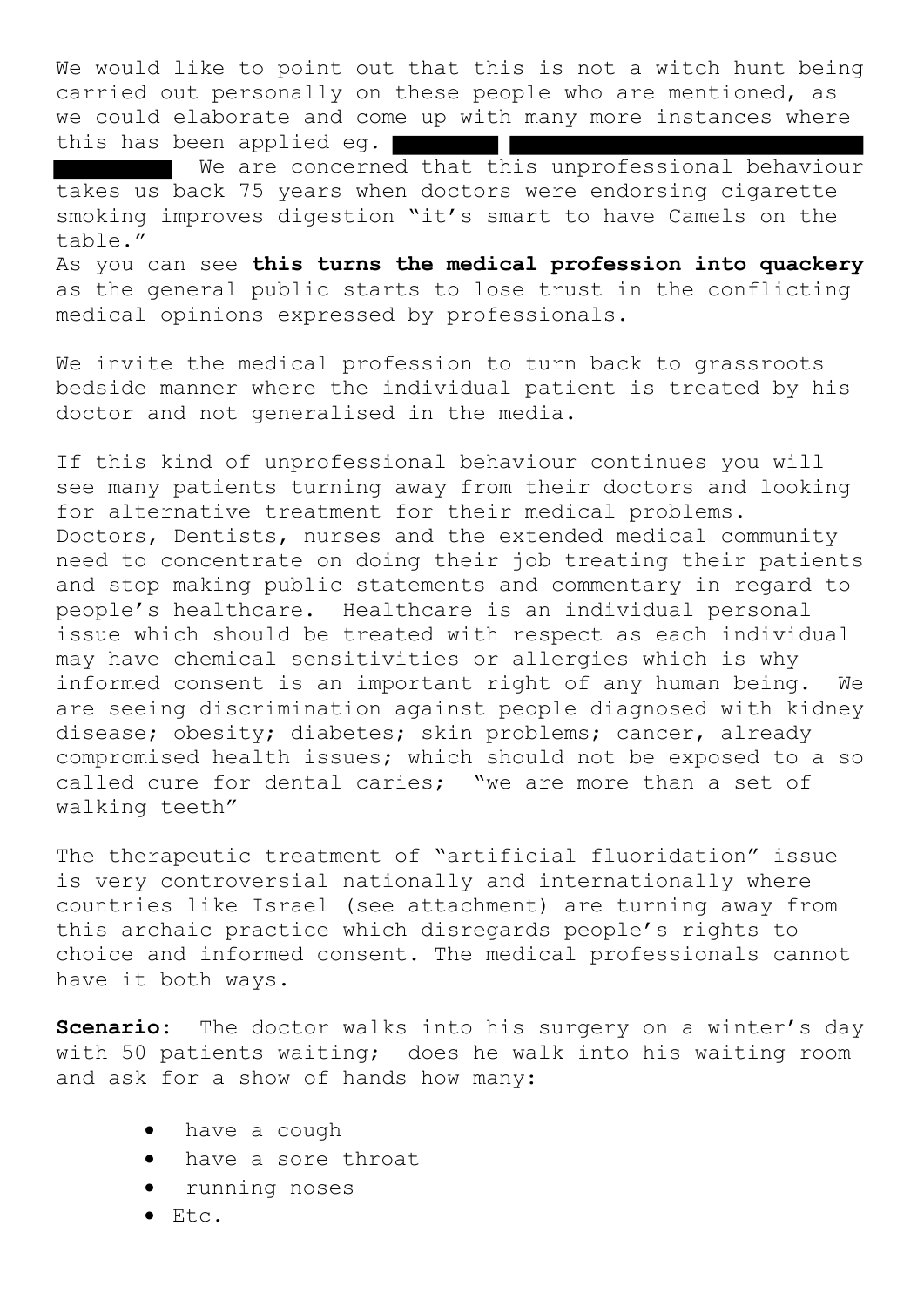"People with a cough are prescribed a broad spectrum antibiotic =Bacterim for all. Those with a sore throat - amoxycillin three times a day with food Those with running noses: panadol 2x4 times per day (no more than 8 per day) And the little children are to receive the same".

**Nobody has had their history taken, their medications questionned** and children and adults treated with the same dose, no matter what body weight or age.

**This is the same scenario for artificial water fluoridation that some of your professionals are prescribing to the entire community. Can you understand why people are losing trust and belief in the medical profession.** 

We urge you for the sake of your profession to encourage your doctors, nurses, dentists et al to stop promoting therapeutic treatment of artificial water fluoridation to the general public as it is unethical to your profession*. Without informed consent.*

Yours sincerely, Anna Michalik & Sandra Camm

**Attachments:**

Israel discontinuing Fluoridation

Cc:

Federal Health Minister: Peter Dutton. [peter.dutton.mp@aph.gov.au](mailto:peter.dutton.mp@aph.gov.au) Anthony Albanese: [a.albanese.mp@aph.gov.au](mailto:a.albanese.mp@aph.gov.au)

Victoria: Shadow Minister for Health Gavin Jennings: [Gavin.Jennings@parliament.vic.gov.au](mailto:Gavin.Jennings@parliament.vic.gov.au)